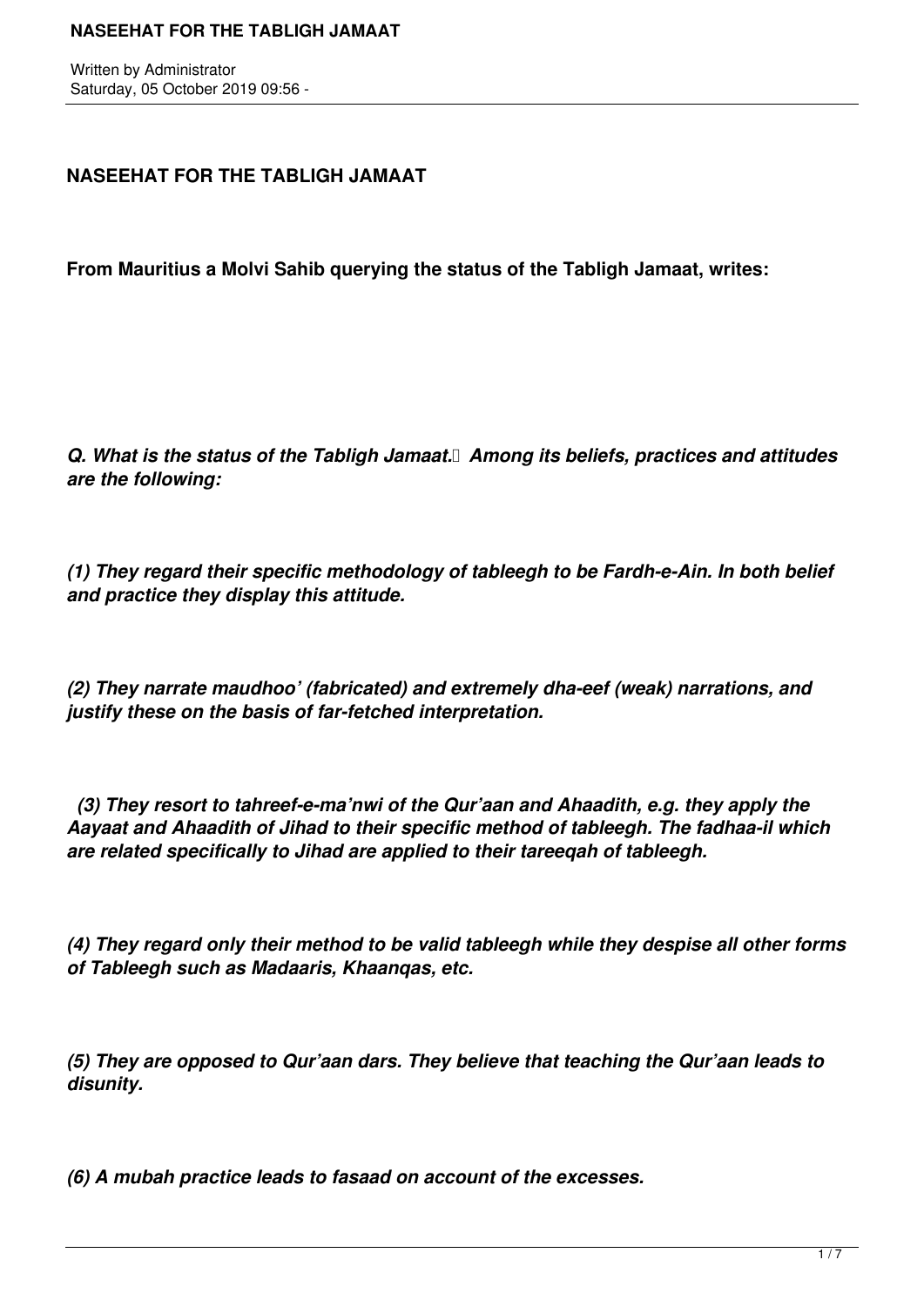Written by Administrator Saturday, 05 October 2019 09:56 -

*(7) Unqualified persons are appointed zimmidaars.*

*What is the Shariahs view regarding the Tabligh Jamaat movement on the basis of these factors? Is it therefore not proper to declare the Tabligh jamaat a deviant sect?*

# **ANSWER**

.

Undoubtedly**,** there is much *ghulu' (haraam extremism)* in the Tabligh Jamaat. All the facts you have enumerated, besides No.5, are correct. The Tabligh Jamaat is undoubtedly veering away from Siraatul Mustaqeem.

With regard to No.5, above, the Jamaat is not anti-Qur'aan. Anyone who is opposed to the Qur'aan becomes a *kaafir*. The reason for not allowing Qur'aan *dars*, is to avoid baatil being imparted. Qur'aan *dars* is

not to be imparted by laymen. Most of the speakers and 'zimmidaars' of the Jamaat are from the masses or lack adequate expertise. Baatil interpretations from *baatil*

commentaries will be propagated under the auspices of the Tabligh Jamaat if Qur'aan *dars*

is allowed. The Tabligh Jamaat has six principles. It is necessary that they remain within the confines of their SIX points in order to ensure that the Jamaat stays on the course of the Shariah. Divergence from the six points will lead to greater corruption and propagation of *baatil*

The Tabligh Jamaat is a mass movement, hence infiltration by baatil and corrupt elements cannot be avoided. People from baatil sects can easily infiltrate and misguide their audiences with baatil commentaries. Therefore not allowing Qur'aan dars is valid.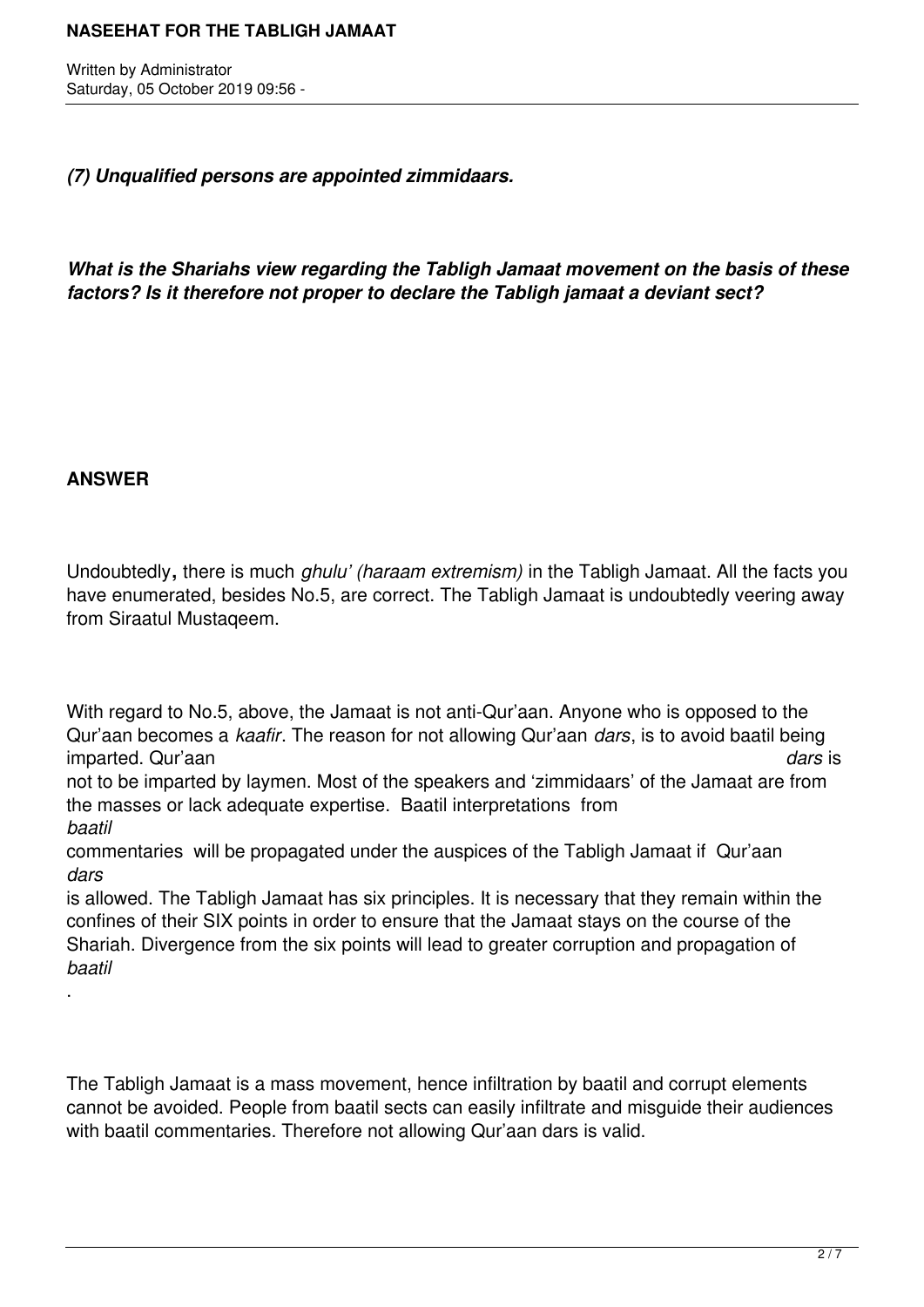Written by Administrator Saturday, 05 October 2019 09:56 -

Although it is conceded that the Tabligh Jamaat has strayed from Siraatul Mustaqeem, at this juncture it is not appropriate to label the Jamaat a deviant sect. However, if the Jamaat continues along its current trajectory of *ghulu'*, then the time will come when there will be no option but to excommunicate the Tabligh Jamaat for having become one of the *baatil* sects. It is our fervent dua that the elders of the Jamaat divest themselves of the bigotry and *ghulu'* which have fossilized their thinking. Thus, they are unable to discern the grievous errors which

have already corroded the Jamaat and split the Jamaat into two hostile factions each one harbouring intense

#### *shaitaani*

hatred for the adversary.

It is undeniable that innumerable Muslims all over the world have derived considerable Deeni benefit from the activities of the Jamaat. In the curriculam of the Jamaat there is nothing in conflict with the Shariah. It is the *shaitaani* attitude of *ghulu'* which has developed in the Jamaat which threatens the existence of the Tabligh jamaat as a movement of Haqq.

The Tablighi groups all over the world are still engaging in teaching only what the Shariah allows. Their ta'leem is restricted to the Kalimah, Tahaarat and Salaat. They are not propagating beliefs of baatil. It is only their evil attitude of *ghulu'* stemming from *ujub* and *kibr* which has sullied the Jamaat. Their success which they lamentably base on numbers, has intoxicated them with pride and vanity, hence the *ghulu'.*

# They measure success on the basis of the number of people attending Ijtimas, on the number of busloads of people, and the number of jamaats sent out.

They have not understood the true *Maqsad* of the movement. They are fossilized into the idea that the Tabligh Jamaat is the *Maqsad (the actual*

*objective of tabligh).* 

They have also failed to understand the meaning of Tabligh, hence they believe that only their specific methodology is tabligh, and all other Deeni activities are futile. This attitude is indeed lamentable and dangerous.

Despite the many *ghulu'* deviances, it is not proper at this juncture to brand the Tabligh Jamaat a sect of baatil. The Jamaat is like a damaged ship, listing on its side and adrift on the ocean. It can still be saved from sinking and perishing. It is incumbent for those Ulama who understand the *ghulu'* of the Jamaat, to resort to *Amr Bil ma'roof.* Intelligent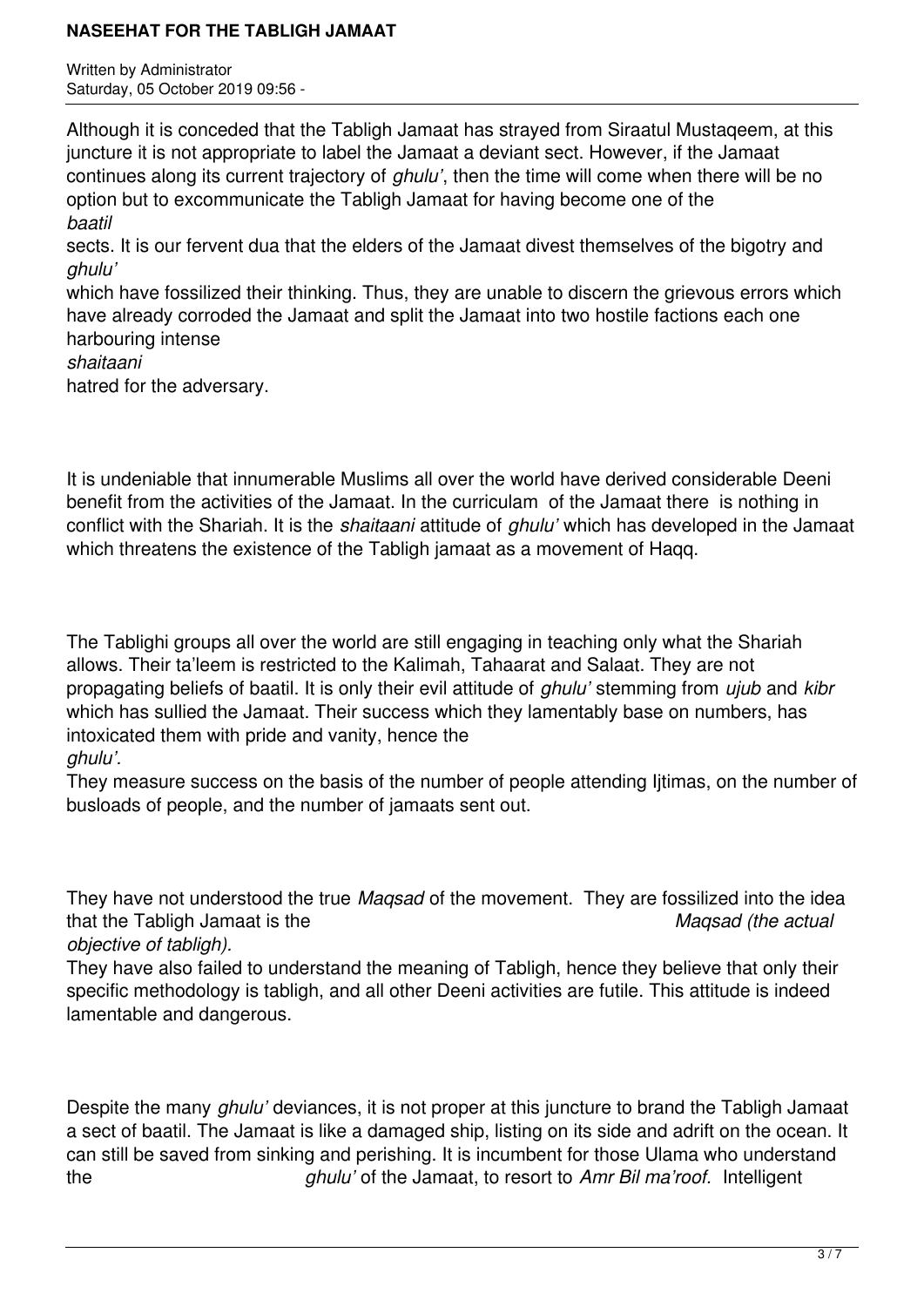Written by Administrator Saturday, 05 October 2019 09:56 -

people who are not Ulama should also draw the attention of the Jamaat people to their grave errors. Silence and condonation of the evil *ghulu'* are aiding the process of the destruction of the Jamaat.

The *ghulu'* compound of the Jamaat consists of a number of evil ingredients:

(1) The notion that Tabligh is confined within the specific methodology of the Tabligh Jamaat.

(2) Deriding all other forms of Tabligh.

(3) Believing that the Tabligh Jamaat is like the Ship of Hadhrat Nooh (Alayhis salaam). The implication of this corrupt understanding is that whoever is not in the Tabligh Jamaat is a *kaafir* doomed for perdition.

(4) That the specific method of the Tabligh Jamaat is Fardh-e-Ain.

(5) Misinterpretation of the Qur'aanic Aayaat and Ahaadith to convey the idea that the Fadhaa-il for Jihaad substantiated by *Nusoos* apply to the specific Tabligh Jamaat methodology. This is *t ahreef (haraam interpolation and misinterpretation).*

(6) Insisting stupidly on joining the Jamaat for extended periods although adequate arrangements for the family at home are not made. Many Tablighi chaps abandon their families, leaving them without sufficient house expenses and without mahrams.

(7) Condoning, in fact, even encouraging women who join the Tabligh Jamaat to travel without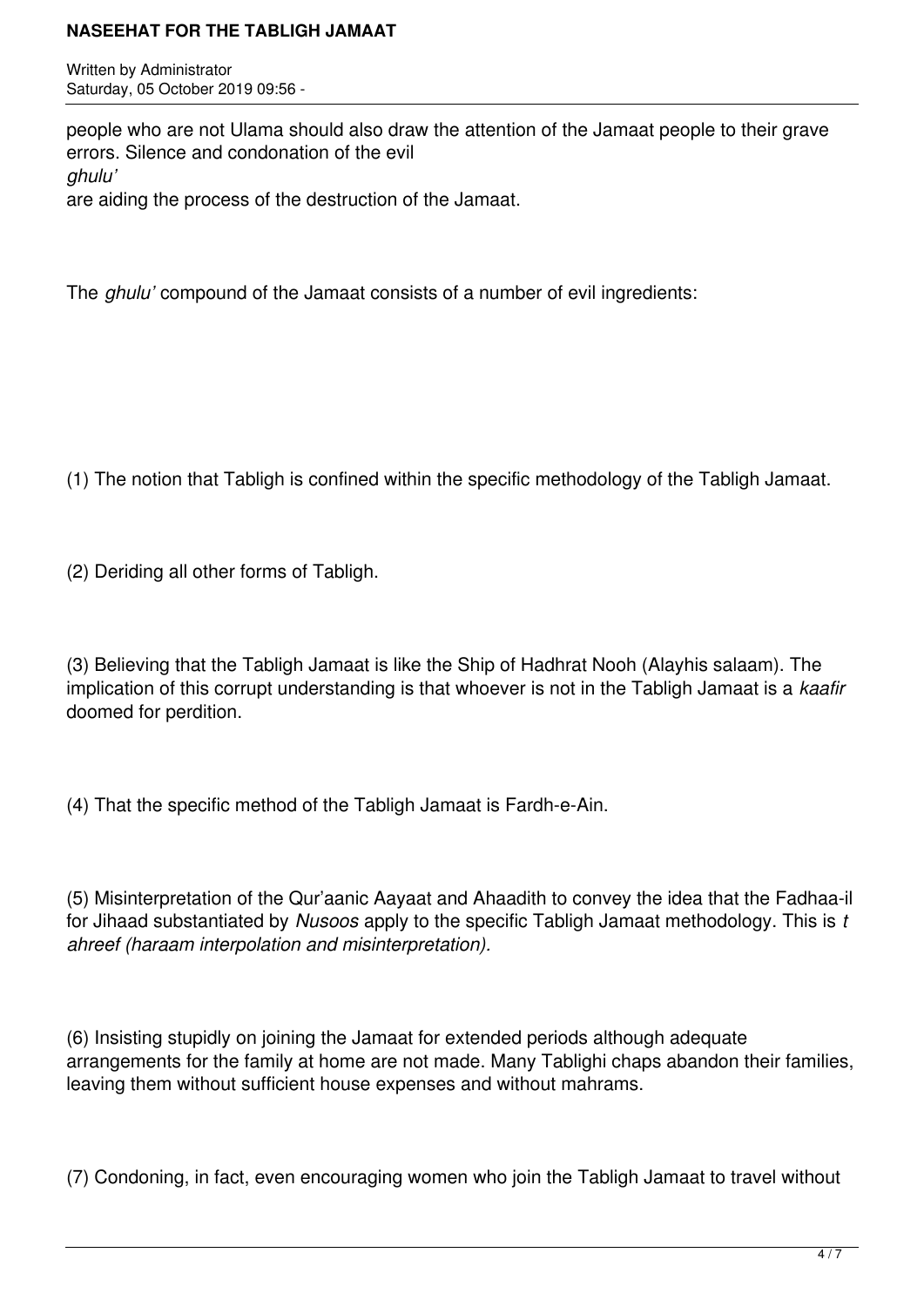Written by Administrator Saturday, 05 October 2019 09:56 -

mahrams if not available.

(8) The Makshufaat groups which are erroneously dubbed 'masturaat jamaat'.

9) Wasting huge sums of money on ijtimas when there is no real and no imperative need. These ijtimas are gradually assuming bid'ah proportions.

10) Amenability to Bid'ah. Since the focus has shifted from the *Maqsad* of Tabligh, Bid'ah has crept into the Jamaat. Among their Bid'ah acts is the haraam act of expunging the Shariah's rule pertaining to Sunnatul Muakkadah Salaat.

*Ittisaal (i.e. joining or performing without undue delay)*

between the Fardh and Sunnatul Muakkadah is Waajib. After the Fardh of Zuhr, Maghrib and Isha', there are two raka'ts Sunnatul Muakkadah. Instead of engaging in the Sunnatul Muakkadah immediately after the Fardh, the Tablighis have introduced the practice of kitaab-reading. This act is in flagrant disregard for the Shariah. They accord preference to their own methodology over the Shariah. Thus this practice is Bid'ah.

Another Bid'ah, is to interfere with the concentration of the Musallis. Even before the Musallis have completed their Sunnat Salaat, the Tablighis rush to the front, face the Musallis who are still engaged in Salaat, and disturb them with their announcement to join in the bayaan. This is indeed shameless and demonstrating disregard for the communion the Musallis have with Allah Ta'ala in Salaat. They lack the patience to wait until the Musallis have completed their Sunnat and Nafl Salaat. The haste they display in this impermissible performance is further evidence for the Jamaat having lost focus of the actual objective of Tabligh.

(11) Loss of Focus. A glaring example of loss of focus is the Jamaat's wooing of villains such as Tariq Jameel whose religion brings within its scope acceptance of the baatil of Shiahs and of any and all hues of Fussaaq and Fujjaar. Merely because this Dajjaal is able to attract crowds, does the Jamaat deem it appropriate to include the villain within their ranks regardless of his blatant Shar'i infractions. Since the *Maqsood* is no longer the Pleasure of Allah Ta'ala, shaitaan has adorned *baatil* with deceptive '*hikmat'* for

acceptance by the Jamaat.

Once the public in Deoband had desperately kicked up considerable shaitaani smoke against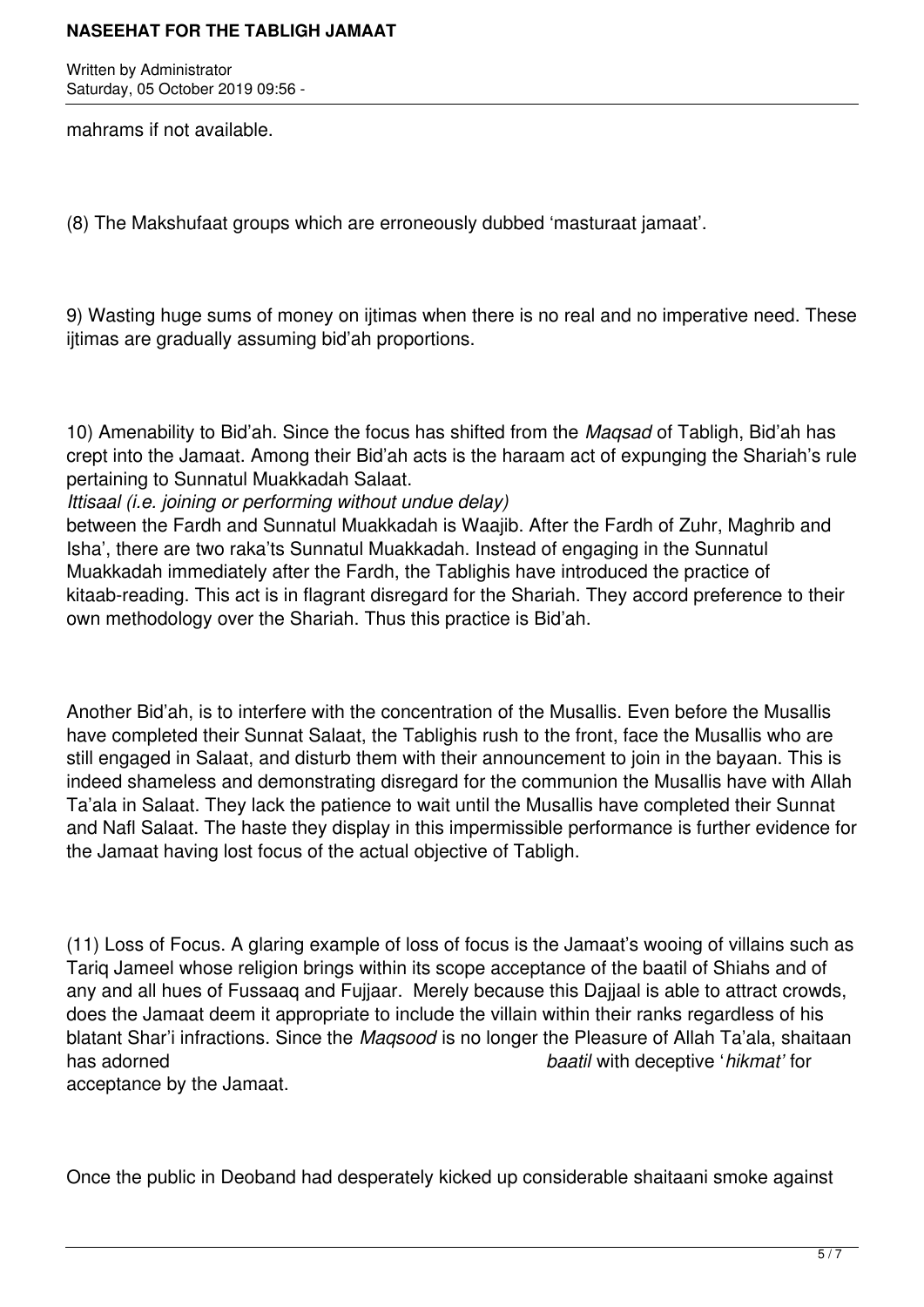Written by Administrator Saturday, 05 October 2019 09:56 -

Hadhrat Maulana Rashid Ahmad Gangohi (Rahmatullah alayh) who had rejected the proposal to appoint a prominent faasiq to be a member of the Shura Council of Darul Uloom. The severity of the fitnah had threatened the closure of the Madrasah. Senior Ulama advised Hadhrat Gangohi to accept the membership of the faasiq to save the Madrasah closing. Thousands of Students would be deprived of Ilm-e-Deen if Darul Uloom had to close.

Hadhrat Gangohi, Imaam-e-Rabbaani, resolutely stated: *The Madrasah is not the Maqsood. Ridha Ulaahi (the Pleasure of Allah) is the Maqsood."*

If the Madrasah has to close in the wake of the fitnah of the juhala, let it close. They will be hauled into the Divine Court to answer for their *shaitaaniyat*. Hadhrat did not compromise with baatil. The fitnah was extinguished and the faasiq was not accepted. This should be the attitude of the Ahl-e-Haqq.

Besides the aforementioned list of *baatil*, there are other infractions of the Shariah as well. Nevertheless, at this juncture it would not be proper to proclaim the Tabligh Jamaat a deviant sect among the 73 *Firaqah Baatilah.* We can only make dua that such a stage shall not be reached.

The need is to strive to reform the Jamaat by deracinating the bid'ah, baatil and ghulu' which permeate all levels of the Jamaat – seniors and juniors, and which gnaws the foundations of Tabligh Jamaat. The Jamaat elders should become cognizant with reality, ingrain *Ikhlaas* in themselves, meditate on their infractions and understand the real *Maqsood.*

They should not commit the fatal blunder of viewing our Naseehat as destructive criticism. Hadhrat Yahya Bin Muaaz (Rahmatullah alayh) said:

*"Your Brother is he who alerts you to your deficiencies* and your Friend is he who warns you *of your sins."*